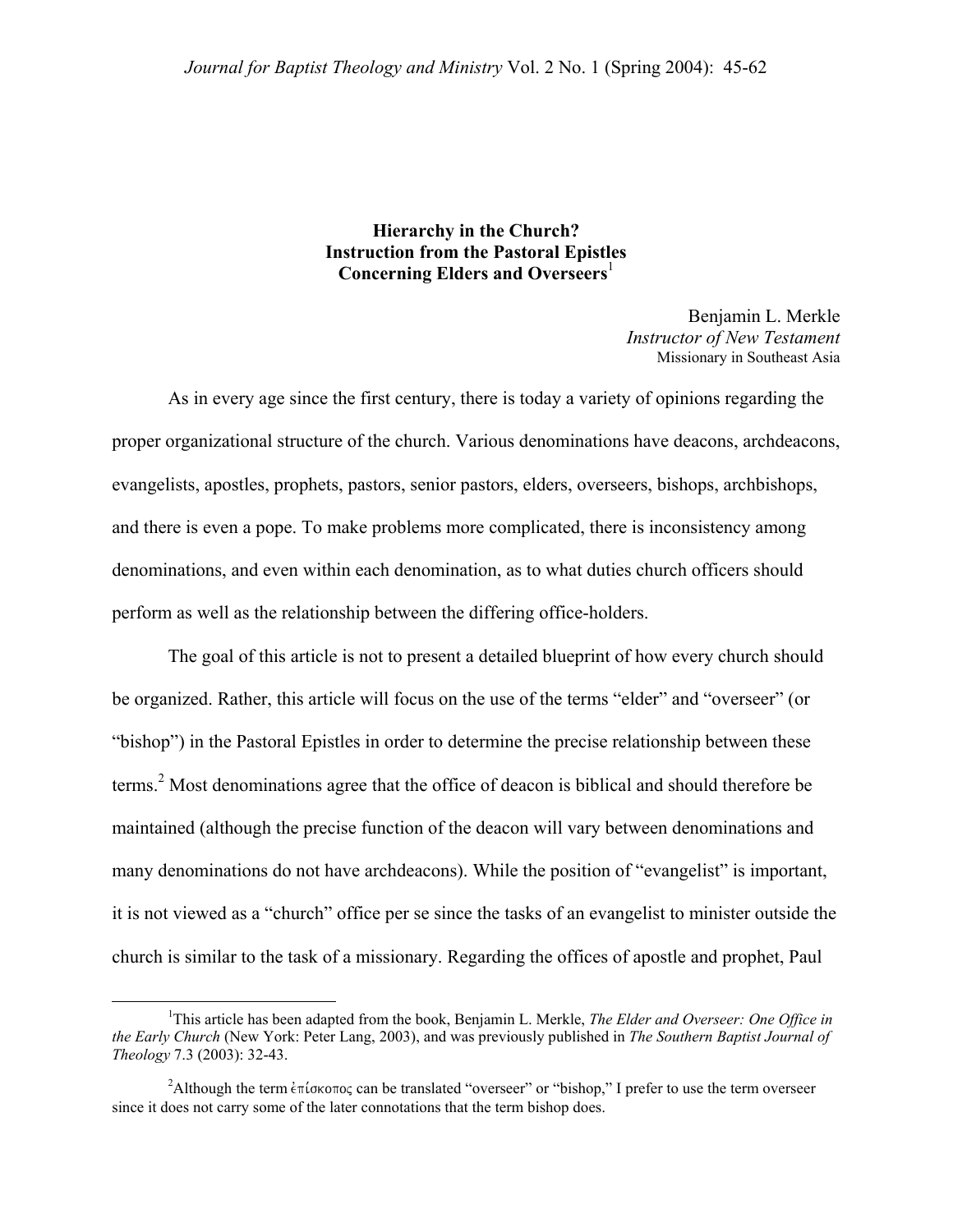clearly writes in Ephesians 2:20 that they were given to the church as a foundational ministry and therefore are no longer given today.<sup>3</sup> But what about the other church offices? Does the biblical model include pastors, senior pastors, elders, overseers, bishops, archbishops and popes? Based on the evidence from the Pastoral Epistles, it will be shown that besides the office of deacon, there is only one other New Testament *church* office—that is, the office of pastor, elder or overseer.

 Although the term "pastor" does not occur in the Pastoral Epistles, it is clear that it refers to the same office as the elder or overseer. There is only one text in the New Testament that uses this term to refer to an office in the church. Ephesians 4:11 states, "And He gave some as apostles, and some as prophets, and some as evangelists, and some as pastors and teachers." In this text, "pastor" is coupled with "teacher," which together form one office.<sup>[4](#page-1-1)</sup> In contrast to the noun "pastor" ( $\pi o(\mu\eta\nu)$ , the verb "to pastor" or "to shepherd" ( $\pi o(\mu\alpha\iota\nu\omega)$ ) is more common.<sup>[5](#page-1-2)</sup> What is particularly important to this study is that the verb form is often used in connection with the duties given to the elders or overseers. For example, in Acts 20 Paul calls for the "elders" (v. 17) and encourages them to "be on guard for themselves and for all the flock  $\lceil \pi o(\mu v \cdot \sigma') \rceil$ " since they have been appointed as "overseers" and are called "to shepherd  $[\pi \text{O}(\mu \alpha \mu \nu)]$  the church of God" (v. 28). Likewise, Peter exhorts the "elders" (1 Peter 5:1) to "shepherd [ $\pi$ οιμάνατε] the flock  $\lceil \text{no}( \mu \nu \text{.} \text{ov} \rceil \text{ of } G \text{od}, \text{ serving as overseers" (1 Peter 5:3). Since the verb "to pastor/shepherd" }$ is the task of the elder/overseer, it is easy to see why such a person could be called a

<span id="page-1-0"></span><sup>3</sup> So F. F. Bruce, *The Epistles to the Colossians, to Philemon, and to the Ephesians*, NICNT (Grand Rapids: Eerdmans, 1984), 304.

<span id="page-1-1"></span><sup>&</sup>lt;sup>4</sup> Although the Grandville Sharp rule does not apply here since we are dealing with plural nouns, it still seems best to take this as a two-fold designation referring to one group.

<span id="page-1-2"></span><sup>&</sup>lt;sup>5</sup>The following uses of  $\pi$ oulait was are found in the context of shepherding people: Matt. 2:6; John 21:16; Acts 20:28; 1 Pet. 5:2; Jude 1:12; Rev. 2:27; 7:17; 12:5; 19:15.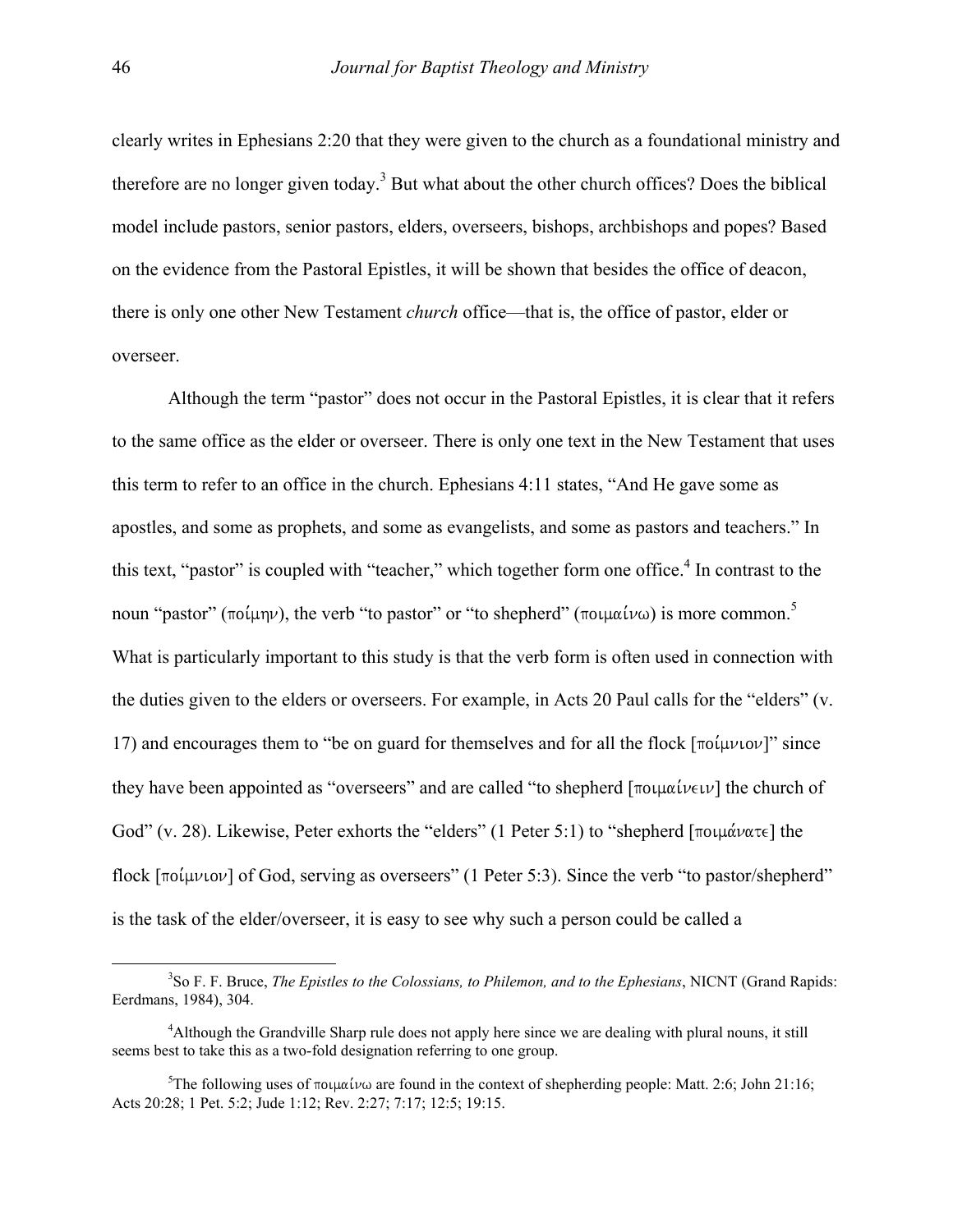"pastor/shepherd." Not only are pastors or elders/overseers given the task of shepherding, but they are also those who teach the congregation (Eph. 4:11; 1 Tim. 3:2; 5:17). Therefore, we can be reasonably certain that the office of pastor is identical to that of the elder or overseer. This position that is strengthened by the fact that the term pastor is not mentioned in 1 Timothy and Titus, which are concerned about leadership in the church.

 But today there is much debate as to whether the office of elder is really the same as the office of overseer or bishop. Many scholars of the eighteenth century assumed this debate to be closed. For example, in an excursus in his commentary on Philippians, J. B. Lightfoot expanded on why he believed "elder" and "overseer" are synonymous terms in the New Testament.<sup>6</sup> [H](#page-2-0)e confidently states,

It is a fact now generally recognised by theologians of all shades of opinion, that in the language of the New Testament the same officer in the Church is called indifferently 'bishop' ( $\epsilon \pi \omega$ <sub>c</sub>oro) and 'elder' or 'presbyter' ( $\pi \omega$  $\epsilon$ ρος).<sup>[7](#page-2-1)</sup>

 In more recent times, however, the majority view has shifted. Many have challenged this former consensus and are offering alternative positions. Several reasons have caused the traditional view to be challenged.

 1. In the Pastoral Epistles "overseer" is always in the singular whereas "the elders" is always in the plural (except in 1 Tim. 5:19). The use of the singular is especially noticeable against the plural "deacons" used in 1 Timothy 3:8.

<span id="page-2-0"></span> <sup>6</sup> J. B. Lightfoot, *St. Paul's Epistle to the Philippians* (London: Macmillan, 1881), 95–99; also see 181–269 (Appendix: "The Christian Ministry").

<span id="page-2-1"></span><sup>&</sup>lt;sup>7</sup>Ibid., 95. Similarly, Hatch writes, "The admissions of both mediaeval and modern writers of almost all schools of theological opinion have practically removed this from the list of disputed questions" (Edwin Hatch, *The Organization of the Early Christian Churches*, The 1880 Bampton Lectures [New York: Lenox Hill, 1881; reprint, 1972], 39 n. 31).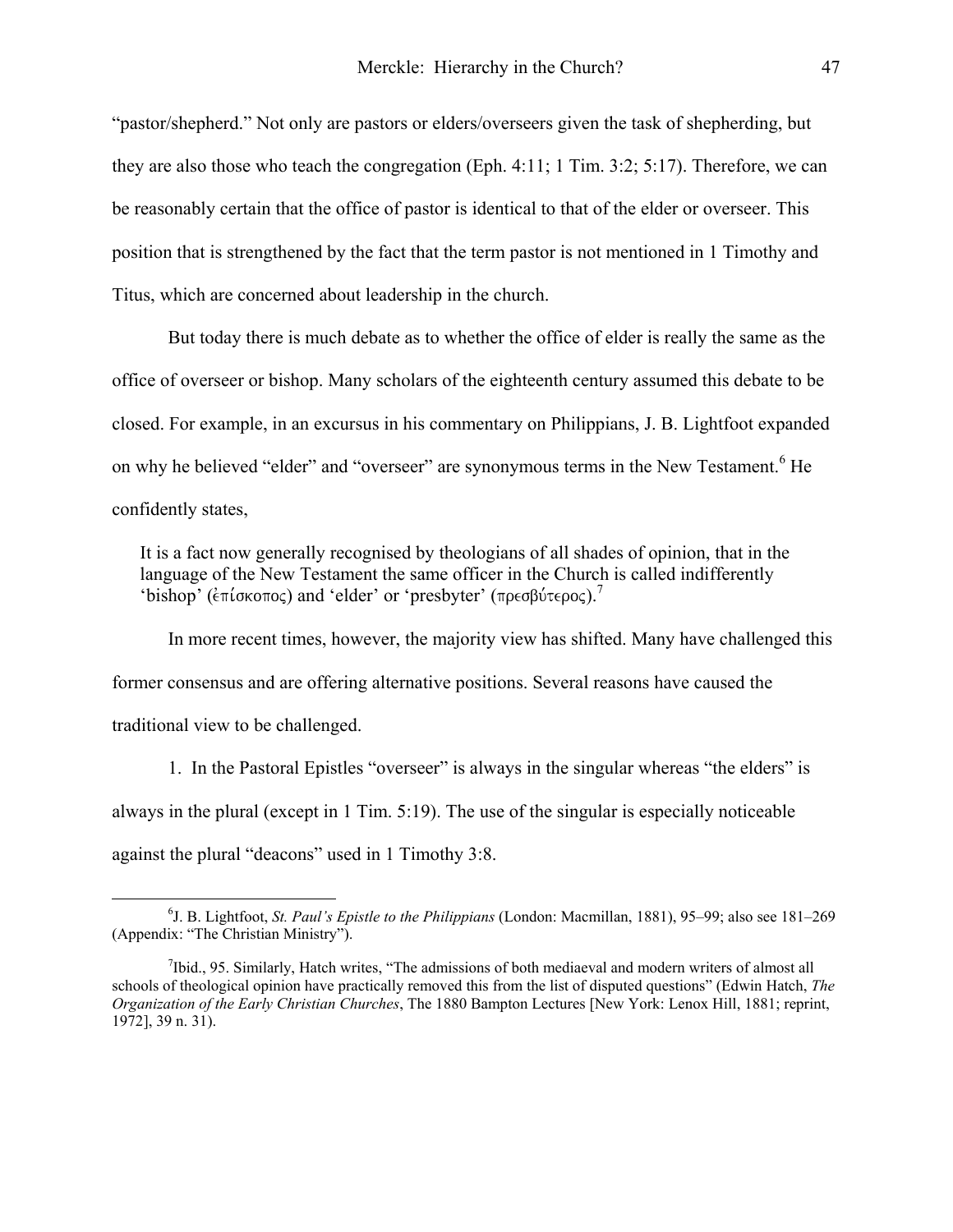2. In both 1 Timothy 3:2 and Titus 1:7 "the overseer" ( $\tau$ )  $\sigma$  entrol  $\sigma$ ) contains the definite article, which perhaps indicates the elevation of one overseer above the elders.<sup>[8](#page-3-0)</sup>

 3. Teaching is the responsibility of all overseers (1 Tim. 3:2; Titus 1:9), but apparently only some of the elders have this responsibility (1 Tim. 5:17).

 4. Where the overseer and deacons are mentioned the elders are not, and where the elders are mentioned the overseer and deacons are not (except in Titus 1:5-7). This usage shows that the terms are not really used interchangeably since they are not used in the same contexts.

5. One would not expect two distinct terms to refer to the same office.

 6. The development of the monarchical bishop in the second century suggests an incipient form can already be found in the Pastoral Epistles. While few would argue that the overseer in the Pastorals is to be equated with the monarchical bishop, many do identify the beginning development of such a system.

 7. Since the Pastoral Epistles are addressed to individuals and not churches, some argue that Timothy and Titus are intended to portray prototypes of the monarchical bishop.

 Based on the above objections, many scholars today deny that the terms elder and overseer refer to the same office in the Pastoral Epistles. Those who continue to affirm that the two terms denote one office often cite Lightfoot in their defense, making only a cursory attempt toprove their position.<sup>9</sup> The goal of this article, therefore, is to demonstrate that in the Pastoral Epistles the terms "elder" and "overseer" refer to the same office. There are three texts we will

<span id="page-3-0"></span> ${}^{8}$ For example, Campenhausen states, "In the Pastoral Epistles the 'bishop' is always spoken of in the singular. The simplest explanation of this fact is that monarchical episcopacy is by now the prevailing system, and that the one bishop has already become the head of the presbyterate" (Hans von Campenhausen, *Ecclesiastical Authority and Spiritual Power in the Church of the First Three Centuries*, trans. J. A. Baker [Stanford: Stanford University Press, 1969], 107).

<span id="page-3-1"></span><sup>9</sup> See, for example, Gerald F. Hawthorne, *Philippians*, WBC, vol. 43 (Waco, TX: Word, 1983), 10.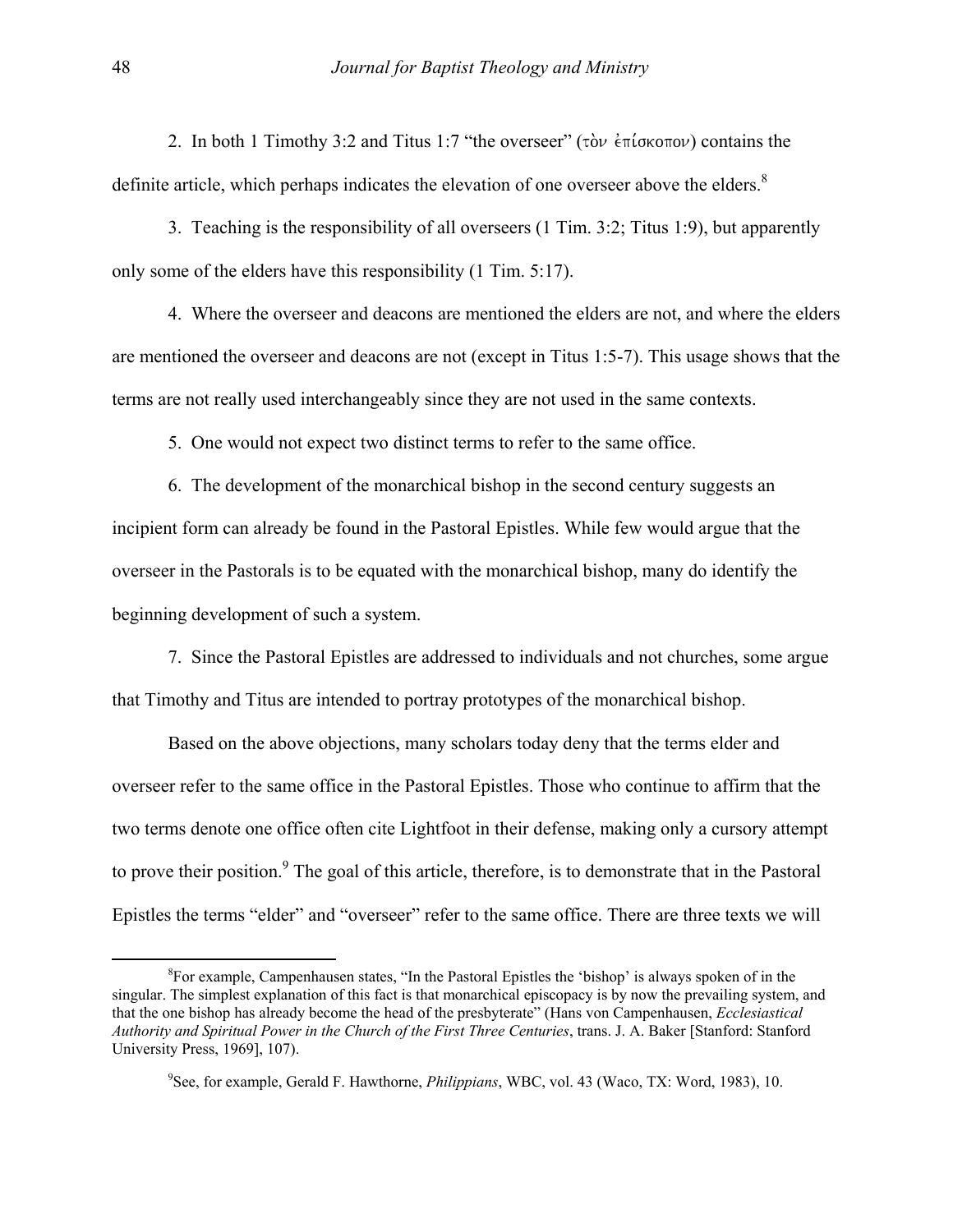examine in detail since they mention the terms elder and/or overseer: Titus 1:5–9; 1 Timothy 3:1–7 and 1 Timothy 5:17–25. Since Titus represents an ecclesiastic structure less developed than that of 1 Timothy, we will discuss Paul's letter to Titus first.

## **Titus 1:5–9**

For this reason I left you in Crete, that you should set in order the things that are lacking, and appoint elders in every city as I commanded you—if a man is above reproach, the husband of one wife, having faithful children, not accused of dissipation or rebellion. For an overseer must be above reproach as God's steward . . . (Titus 1:5–7)

 Although there are many questions that could be asked of this text, the one central to this study is the relationship between the terms "elder" and "overseer." From a *prima facie* reading of this text, it appears as if the author uses the terms to refer to the same office ("appoint elders . . . for an overseer"). Yet, many point out that such a reading is simplistic since elder occurs in the plural whereas overseer is in the singular. Thus, many believe that this text indicates a single overseer or bishop who possesses a higher rank or office than the board of elders or presbytery.<sup>10</sup> Compelling reasons exist, however, for equating the offices of elder and overseer in Titus 1:5–7.

1. The connective "for" ( $\gamma \dot{\alpha}$ ) in verse 7 suggests that Paul is referring to the same office. If the overseer represents a separate office, then the use of "for" is obscure. The elders are to be blameless meeting certain qualifications *for* ( $\gamma \dot{\alpha}$ ) as overseers they are God's stewards. Mounce rightly notes that the use of *for* "ties the discussion together and argues against the suggestion that the overseers are distinct from the elders." $11$ 

<span id="page-4-0"></span> $10$ For example, R. A. Campbell maintains that the shift from the plural "elders" to the singular "overseer" refers to the appointment of "monepiskopoi," leaders over the churches at the city level ( $\kappa \alpha \tau \dot{\alpha} \pi \dot{\alpha} \lambda \nu$ ). Why then are those appointed first called "elders"? Campbell states that it is "either because that is the group from which they come, or because πρεσβυτέροι is a collective term of honour no less suitable for a number of leaders of town churches than of house churches. The writer then refers to the  $\epsilon \pi$  ( $\epsilon$ ) in the singular since it is the recognition of a single overseer with which he is concerned" (R. Alastair Campbell, *The Elders: Seniority within Earliest Christianity*, Studies of the New Testament and Its World [Edinburgh: T&T Clark, 1994], 244.)

<span id="page-4-1"></span><sup>11</sup>William D. Mounce, *Pastoral Epistles*, WBC, vol. 46 (Nashville: Nelson, 2000), 390.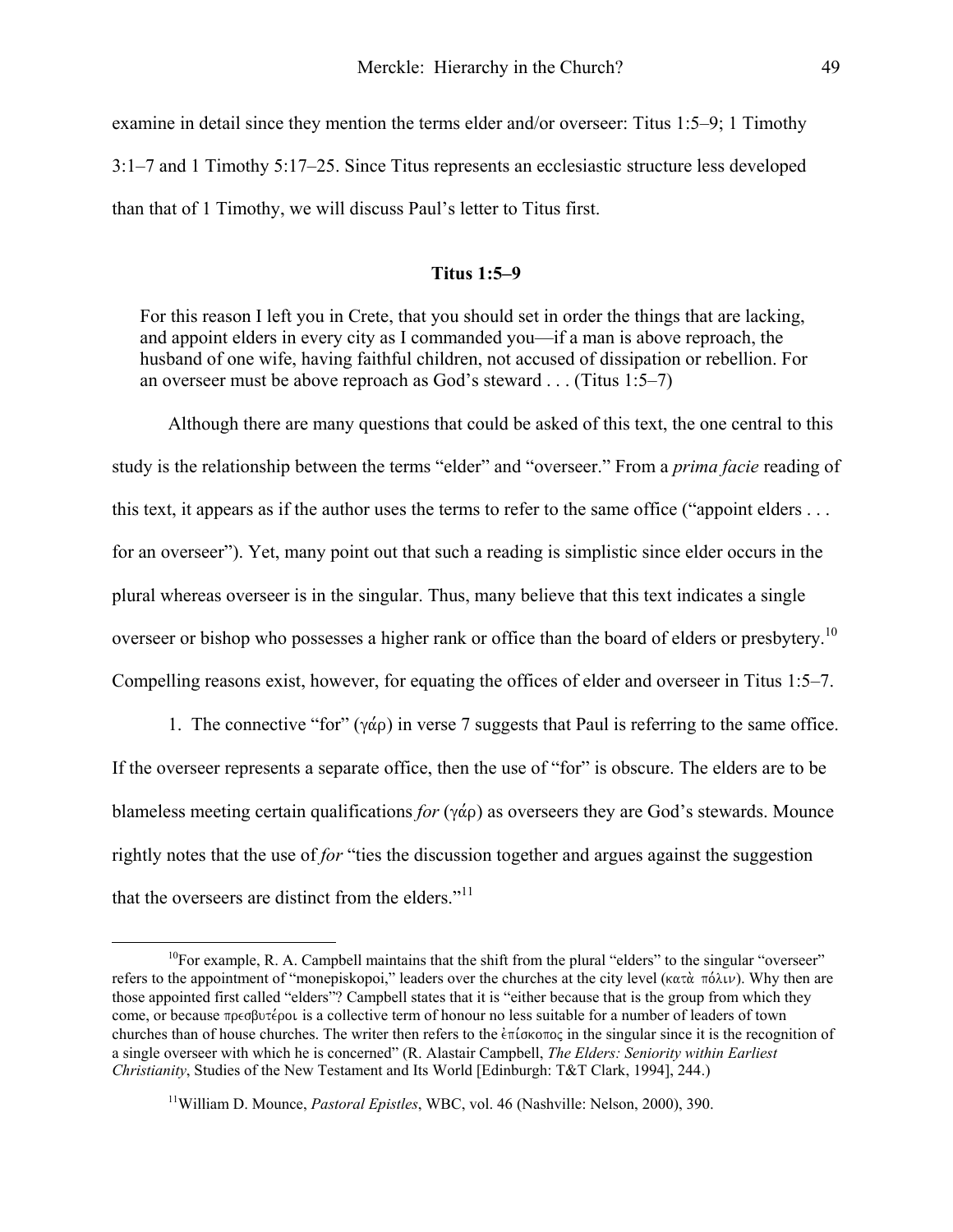2. Since the switch to the singular actually takes place in verse 6 with the use of the singular indefinite pronoun "anyone"  $(\tau \zeta)$ , we should not be surprised by the continuation of the singular in verse 7 with the use of overseer.

 3. It is more natural to list the requirements in the singular since every elder/overseer must individually meet the qualifications. The singular form is therefore a generic singular, referring to anyone who would meet the qualifications listed.<sup>12</sup>

 4. It is not uncommon for Paul to alternate between singular and plural generic nouns, particularly within the Pastoral Epistles. For example, in 1 Timothy 2:8 Paul addresses "the men" but then speaks of the singular "man" in verse 12. Again, in 1 Timothy 2:9 Paul exhorts the "women" to adorn themselves in modest apparel, but in verse 11 he says, "Let a *woman* learn in silence." In 1 Timothy 2:15 this principle is again illustrated. Paul concludes his discussion on the role of women by stating that "*she* will be saved through childbearing if *they* continue in faith, love, and holiness, with self-control." In the same sentence Paul switches from the singular to the plural. This same pattern is also found in 1 Timothy 5. In verse 1 Paul commands Timothy not to rebuke an older *man* but to exhort him as a *father* and the younger *men* as *brothers*. Furthermore, in verses 3 and 4 of the same chapter, Paul reminds the church to "honor *widows* who are really *widows*" and then goes on to say, "but if any *widow* has children or

<span id="page-5-0"></span><sup>12</sup>So Gordon Fee, *1 and 2 Timothy, Titus*, NIBC (Peabody, MA: Hendrickson, 1984), 84; Donald Guthrie, *The Pastoral Epistles*, rev. ed., TNTC, vol. 14 (Leicester, England: InterVarsity; Grand Rapids: Eerdmans, 1990), 32–33; J. N. D. Kelly, *A Commentary on the Pastoral Epistles*, BNTC (London: Adam & Charles Black, 1963), 13, 231; George W. Knight, *The Pastoral Epistles*, NIGTC [Grand Rapids: Eerdmans; Carlisle, England: Paternoster, 1992], 31). Also see Mounce, *Pastoral Epistles*, 176, 291; Thomas D. Lea and Hayne P. Griffin, *1, 2 Timothy, Titus*, NAC, vol. 34 (Nashville: Broadman, 1992), 283; I. Howard Marshall, *A Critical and Exegetical Commentary on the Pastoral Epistles*, in collaboration with Philip H. Towner [Edinburgh: T&T Clark, 1999], 160, 178; Wilhelm Michaelis, *Das Ältestenamt der christlichen Gemeinde im Lichte der Heiligen Schrift* (Bern: Haller, 1953), 52–53; Mounce, *Pastoral Epistles*, 163, 390; Joachim Rohde, *Urchristliche und frühkatholische Ämter: Eine Untersuchung zur frühchristlichen Amtsentwicklung im Neuen Testament und bei den apostolischen Vätern*, TA 33 (Berlin: Evangelische Verlagsanstalt, 1976), 87; Philip H. Towner, *The Goal of Our Instruction: The Structure of Theology and Ethics in the Pastoral Epistles*, JSNTSup 34 (Sheffield: JSOT, 1989), 225.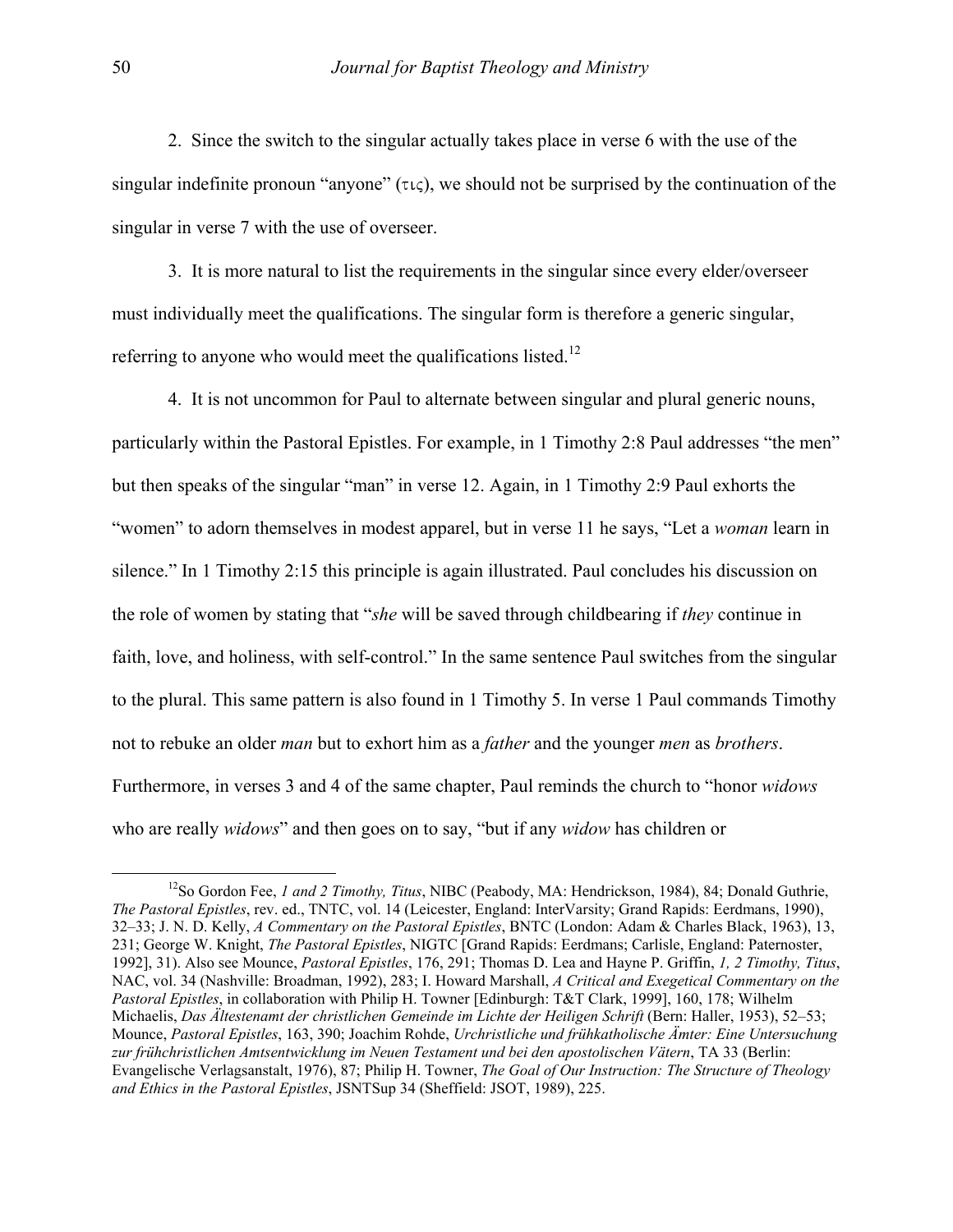<span id="page-6-3"></span>grandchildren." In verse 11 he switches back to the plural when he speaks of the "younger widows." It should be noted that this passage concerning widows is particularly important because, like Titus 1, this passage also deals with qualifications for a particular position. Finally, 1 Timothy 5:17 states that "elders" who rule well are worthy of double honor. Yet, in verse 19 we are told that the church should not receive an accusation against "an elder." Verse 20 then speaks of "*those* who are sinning," which most agree refers to the elders. Based on this pattern found in the Pastoral Epistles, one should not be surprised to find the author first referring to the "elders" (plural) and then to the "overseer" (singular).

 5. The author of the Pastoral Epistles may have been using a preformed piece of tradition similar to virtue lists found in the Hellenistic world.<sup>13</sup> If the tradition contained the singular "overseer," then it would be more natural to adjust the text to fit the tradition than vice-versa.<sup>14</sup> The fact that the lists of Titus 1 and 1 Timothy 3 are so similar supports this conclusion. For example, the qualifications begin in a strikingly similar fashion:

For an overseer must be above reproach (Titus 1:7) An overseer, then, must be above reproach  $(1 \text{ Tim } 3:2)^{15}$  $(1 \text{ Tim } 3:2)^{15}$  $(1 \text{ Tim } 3:2)^{15}$ 

The same requirement is also at the head of each list ("the husband of one wife," Titus 1:6; 1

Tim 3:2). Furthermore, the elements in the following lists are generally comparable.<sup>16</sup> The use of

<span id="page-6-0"></span><sup>&</sup>lt;sup>13</sup>See E. Earle Ellis, "Traditions in the Pastoral Epistles," in *Early Jewish and Christian Exegesis*, ed. Craig Evans and William F. Stinespring [Atlanta: Scholars Press, 1987], 237-53); idem, *The Making of the New Testament Documents*, BIS 39 [Leiden: Brill, 1999], 406–25. There appears to be a general consensus that the lists in 1 Tim 3 and Titus 1 are based on preformed traditions.

<span id="page-6-2"></span><span id="page-6-1"></span><sup>&</sup>lt;sup>14</sup>Cf. the singular elder of 1 Tim. 5:1 and the singular widow of 1 Tim. 5:9.

<sup>&</sup>lt;sup>15</sup>There are only two slight differences between these two phrases. The first difference involves the connecting particles. "For"  $(\gamma \dot{\alpha}_p)$  is used in Titus whereas "then" (ov) is used in 1 Timothy—a difference that can be explained on the basis of context. The second variation involves the use of synonyms translated by the English word "above reproach." Unlike the above English translation (NASB), however, the word order in Greek is identical.

<sup>&</sup>lt;sup>16</sup>See Martin Dibelius and Hans Conzelmann, *The Pastoral Epistles*, trans. Philip Buttolph and Adela Yarbro, Hermeneia (Philadelphia: Fortress, 1972), 133; Knight, *Pastoral Epistles*, 156–57; Towner, *Goal of Our*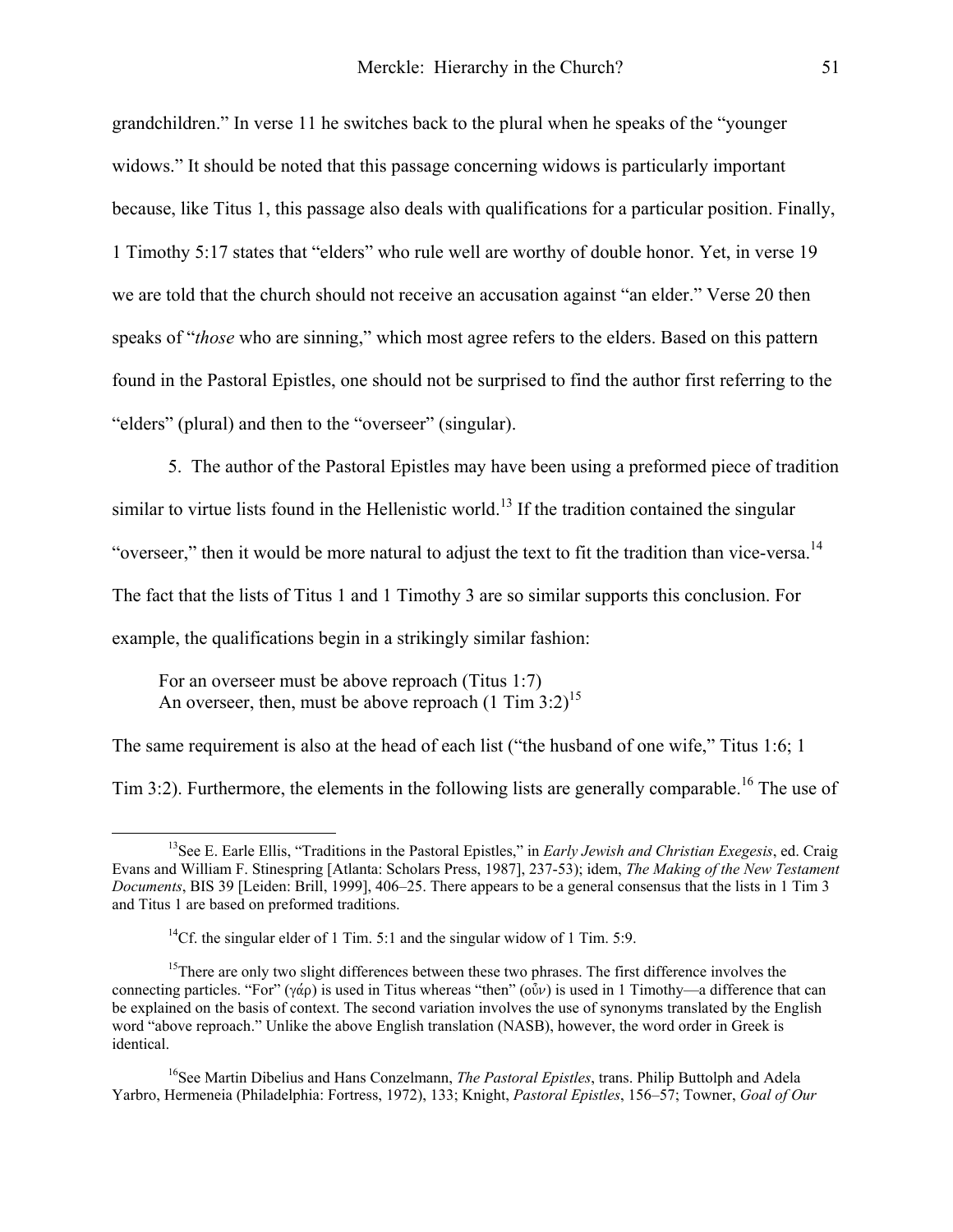a preformed office code may also explain why the author of Titus uses the definite article ("*the* overseer").<sup>17</sup>

 If preformed traditions are being used, why are the lists of qualifications not identical? For example, why does the list in 1 Timothy include "not a new convert" (3:6) whereas Titus omits it? This omission may have been a necessary modification due to the early stage of development of the Cretan churches. Relatively new converts would then be needed in leadership of the younger churches.

6. It appears that the church in Crete was a relatively young church based on the

following comparison of Titus 1 with 1 Timothy  $3$ <sup>18</sup> (a) The omission of the qualification of not being a new convert. (b) The fact that no qualifications for deacons are given.<sup>19</sup> (c) Titus is commanded to appoint elders but this instruction is missing in 1 Timothy since the Ephesian

<span id="page-7-1"></span>18So Philip Carrington, *The Early Christian Church*, vol. 1, *The First Christian Century* (Cambridge: Cambridge University Press, 1957), 269; Luke T. Johnson, *Letters to Paul's Delegates: 1 Timothy, 2 Timothy, Titus* (Valley Forge, PA: Trinity Press International, 1996), 223; Kelly, *Pastoral Epistles*, 78; Lea-Griffin, *1, 2 Timothy, Titus*, 278 n. 11; Marshall, *Pastoral Epistles*, 146; Meier, "*Presbyteros* in the Pastoral Epistles," 337; Mounce, *Pastoral Epistles*, 385–86; Towner, *Goal of Our Instruction*, 233. Meier states that in relation to 1 Timothy, "One gets the impression when reading Tit[us] that a much more primitive state of ecclesiastical affairs is being described" ("*Presbyteros* in the Pastoral Epistles," 337). Contra Merklein who argues that the church at Crete was more advanced than the Ephesian church (Helmut Merklein, *Das kirchliche Amt nach dem Epheserbrief*, SANT 33 [Munich: Kösel, 1973], 390).

*Instruction*, 225–26; Mounce, *Pastoral Epistles*, 156–58; David C. Verner, *The Household of God: The Social World of the Pastoral Epistles*, SBLDS 71 (Chico, CA: Scholars Press, 1983), 103–06.

<span id="page-7-0"></span><sup>&</sup>lt;sup>17</sup>Meier comments, "It may be, of course, that the singular in vs. 7 is also due to the fact that the author is here quoting a set list of requirements, a list in which *ton episkopon* is firmly embedded" (John P. Meier, "*Presbyteros* in the Pastoral Epistles," *CBQ* 35 [1973]: 338). Mappes also notes, "The articular, singular construction of  $\tau \omega$  et  $\phi$  every might be interpreted to mean a single overseer in a church, but because Paul has not changed subjects, the context requires that  $\tau \circ \nu$  entrolled represents the group of  $\tau \circ \nu$  (David Mappes, "The New Testament Elder, Overseer, and Pastor," *BSac* 154 [1997]: 166–67). Steinhauser agrees that the author probably used a literary source but elder and overseer are not interchangeable because "the author simply used a literary source concerning the overseer and applied it to the elders" (Kenneth B. Steinhauser, "Authority in the Primitive Church," *PBR* 3 [1984]: 93). But why not simply eliminate the word "overseer" to avoid confusion?

<span id="page-7-2"></span><sup>&</sup>lt;sup>19</sup>Knight agrees, "Tit<sup>[</sup>us] 1:5 suggests that the church in Crete had been established only a short time and was still virtually unorganized. In such a situation, only the initial rank of officers is prescribed, i.e., the bishops/presbyters, while 1 Timothy 3 refers to both bishops and deacons" (*Pastoral Epistles*, 175). Also see Marshall, *Pastoral Epistles*, 488.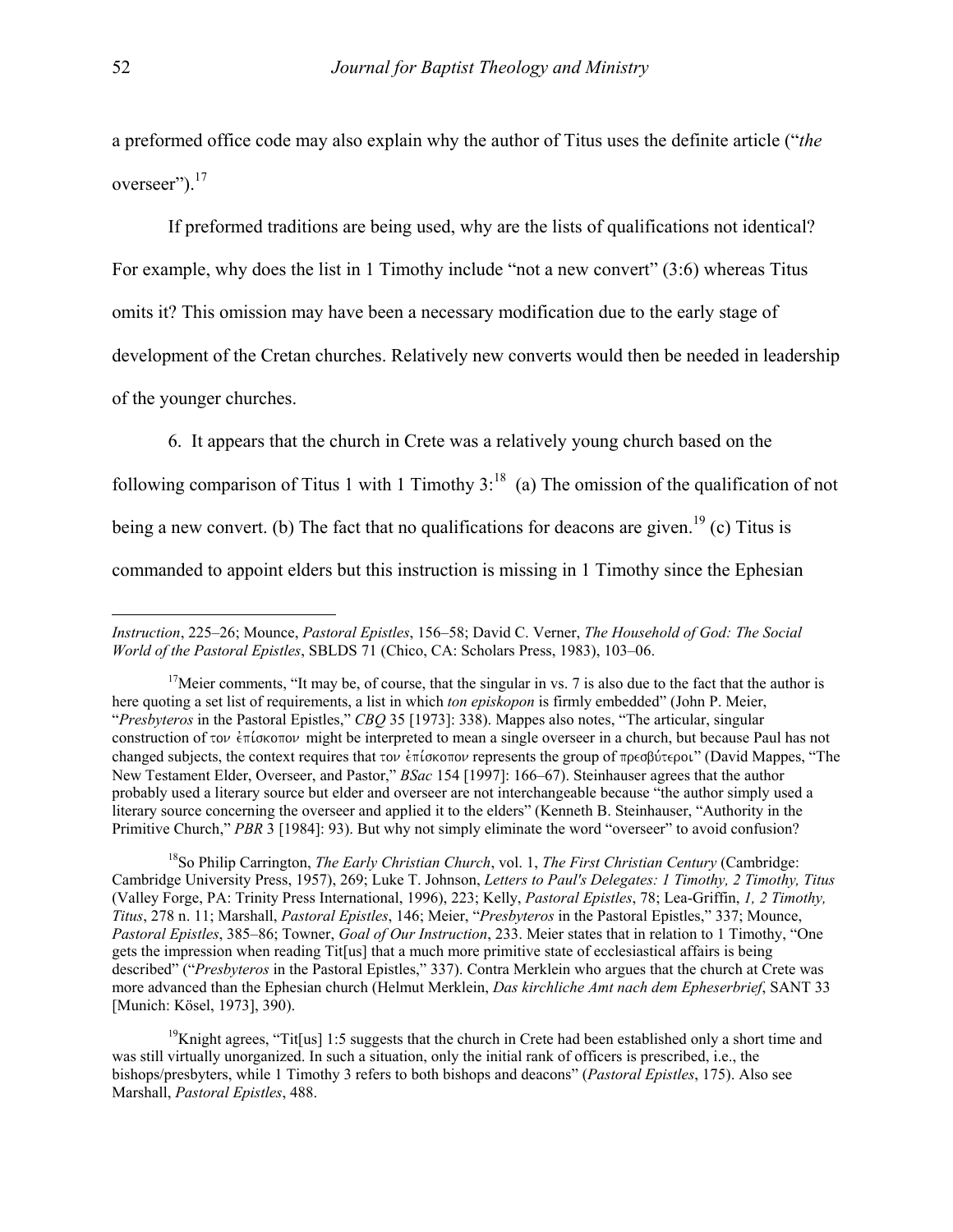church already had elders. Apparently, Paul was with Titus in Crete but had to leave before he could appoint elders (cf. Acts 14:23). (d) Since there is no discussion of the removal of a bad elder in Titus as there is in 1 Timothy 5:17–25, this again suggests that they did not yet have elders. (e) There is no order of widows mentioned in Titus (cf. 1 Tim 5:3–16). Consequently, if the churches in Crete were relatively young, how likely is it that these churches were dealing with the developed concept of a monarchical bishop?<sup>[20](#page-8-0)</sup>

 7. Finally, there are similar cases where an author switches from elder to overseer in the New Testament, demonstrating that the words are used interchangeably. In Acts 20 Paul sends for the Ephesian elders to exhort them in their work (Acts 20:17). He charges them to take heed to themselves and to all the flock since the Holy Spirit has made them "overseers [ $\epsilon \pi \omega \kappa \delta \pi \omega c$ ], to shepherd the church of God" (Acts 20:28). First, Luke records that Paul calls them elders, but then has Paul referring to them as overseers ("he sent to Ephesus and called for the elders…the Holy Spirit has made you overseers"). Another example of the close connection between elder and overseer is found in 1 Peter 5:1–2, which states, "The elders who are among you I exhort . . . shepherd the flock of God which is among you, serving as overseers."

 Based on the above evidence, it is therefore reasonable to maintain that the terms "elder" and "overseer" refer to the same office in Titus  $1<sup>21</sup>$ 

<span id="page-8-0"></span> <sup>20</sup>So Guthrie, *Pastoral Epistles*, 36–37. Later he notes, "It is also surprising that he left the distinction between elders and bishops so ambiguous, if by the time of writing there was no possibility of the terms being used for the same office, as they are in the Pastorals" (ibid., 38).

<span id="page-8-1"></span> $^{21}$ Beyer states, "The qualifications of presbyters here are like those of the bishops in 1 Tm. 3:2ff. In fact, there is an alteration of terms in Tt. 1:7, where we suddenly have  $\epsilon \pi i \sigma \kappa \sigma \tau o \sigma$  instead of  $\pi o \epsilon \sigma \delta \nu \tau o \sigma$ . This is another proof that the two terms originally referred to the same thing (H. W. Beyer, "επίσκοπος," in *TDNT*, ed. Gerhard Kittel, trans. Geoffrey W. Bromiley [Grand Rapids: Eerdmans, 1964], 2:617). Also see *1 Clem.* 42–44.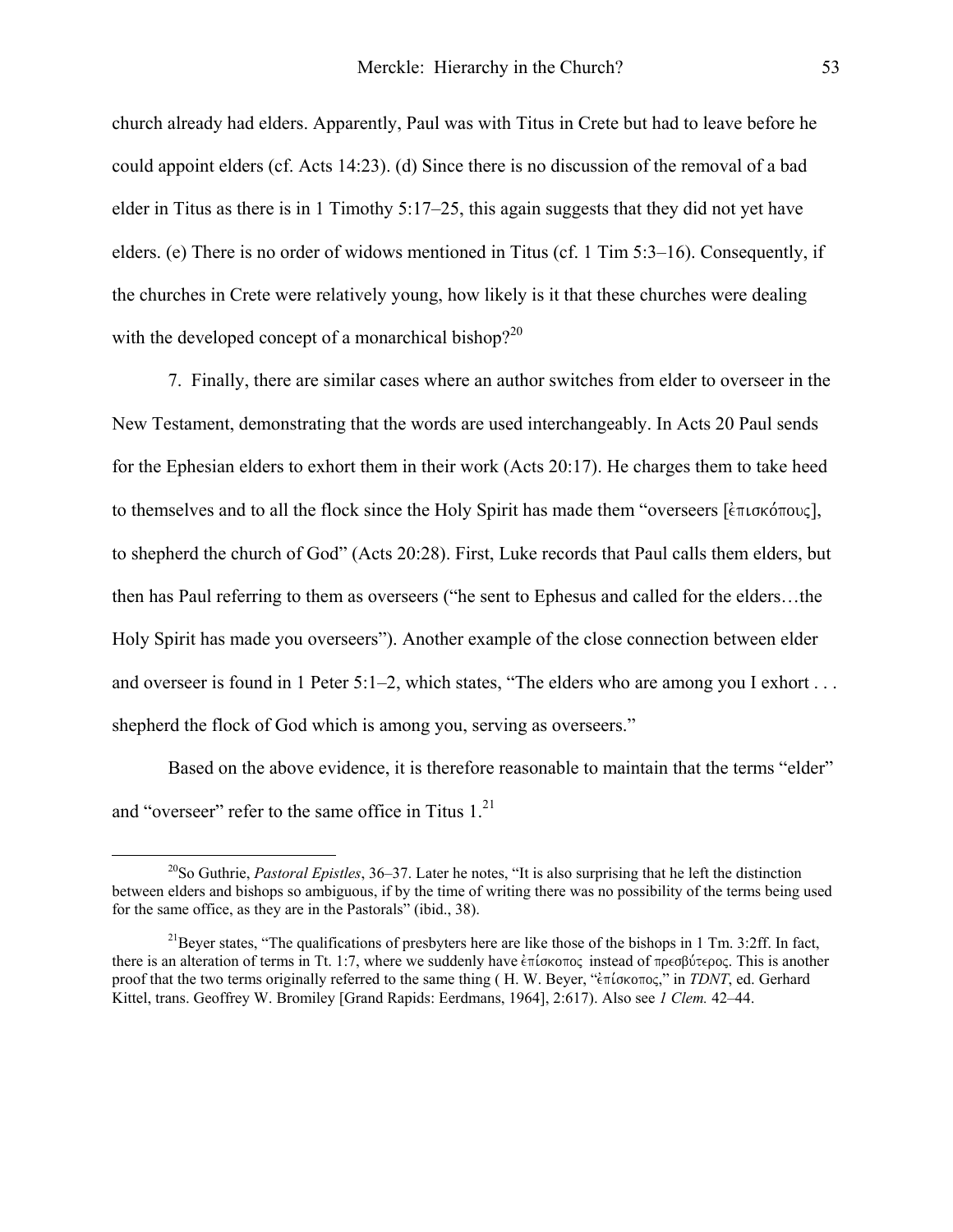## **First Timothy 3:1–7; 5:17–25**

 As with the Titus 1 text, the focus of this section will not be to exegete the verses under discussion but to expand on those items which shed light on the nature of the relationship between elder and overseer. More specifically, it will be to demonstrate that the terms elder and overseer refer to the same office in this epistle. Similar to the arguments made with respect to Titus 1:5–7, it is often maintained that references to "the overseer" in 1 Timothy 3:1–2 and references to "the elders" in 1 Timothy 5:17 represent two distinct offices. There is, however, significant evidence that Paul uses the two terms to refer to the same office.

1. It is probable that the singular form "the overseer" ( $\tau \delta \nu \epsilon \pi \delta \omega$ ) in 1 Timothy 3:2 is a generic singular. This means that the author is not indicating that there is only one overseer in each church but that the singular form is used generically to indicate that overseers as a class are in view. As was true in the case of Titus 1:5-7, the singular use of "the overseer" could have been influenced by the singular use of "if anyone" ( $\epsilon \tilde{i} \tau \iota \zeta$ ) in the preceding verse (1 Tim. 3:1).<sup>[22](#page-9-0)</sup> The context of 1 Timothy 2:8–3:16 also argues in favor of interpreting the singular form of "the overseer" as a generic singular since other generic singulars are used. Furthermore, the argument that "overseer" always appears in the singular in the Pastoral Epistles is a weak argument since it only occurs three times, and in precisely the same context (cf. 1 Tim. 3:1, 2; Titus 1:7).

 2. If overseer and elder are two separate offices, it is strange that Paul never mentions the qualifications of elders in 1 Timothy, especially since the character of the one who is to fill the office of elder is so important. For example, in 1 Timothy 5:22, Paul cautions Timothy not to lay

<span id="page-9-0"></span><sup>&</sup>lt;sup>22</sup>Fee comments, "[the  $\epsilon i$   $\tau \iota \zeta$ ] clause in v, 1, which has led to the singular in this verse, is a nonlimiting, or generalizing, conditional sentence. It recurs in 1 Tim. 5:8 and 6:3, and in both cases—esp. 6:3— refers to a group of more than one" (Fee, *1 and 2 Timothy, Titus*, 84). Mounce likewise comments, "In 1 Timothy it appears that since there is only one office of overseer (with many fulfilling the role), Paul begins 3:1–7 with the generic singular…and to stay consistent continues with singular forms" (*Pastoral Epistles*, 163).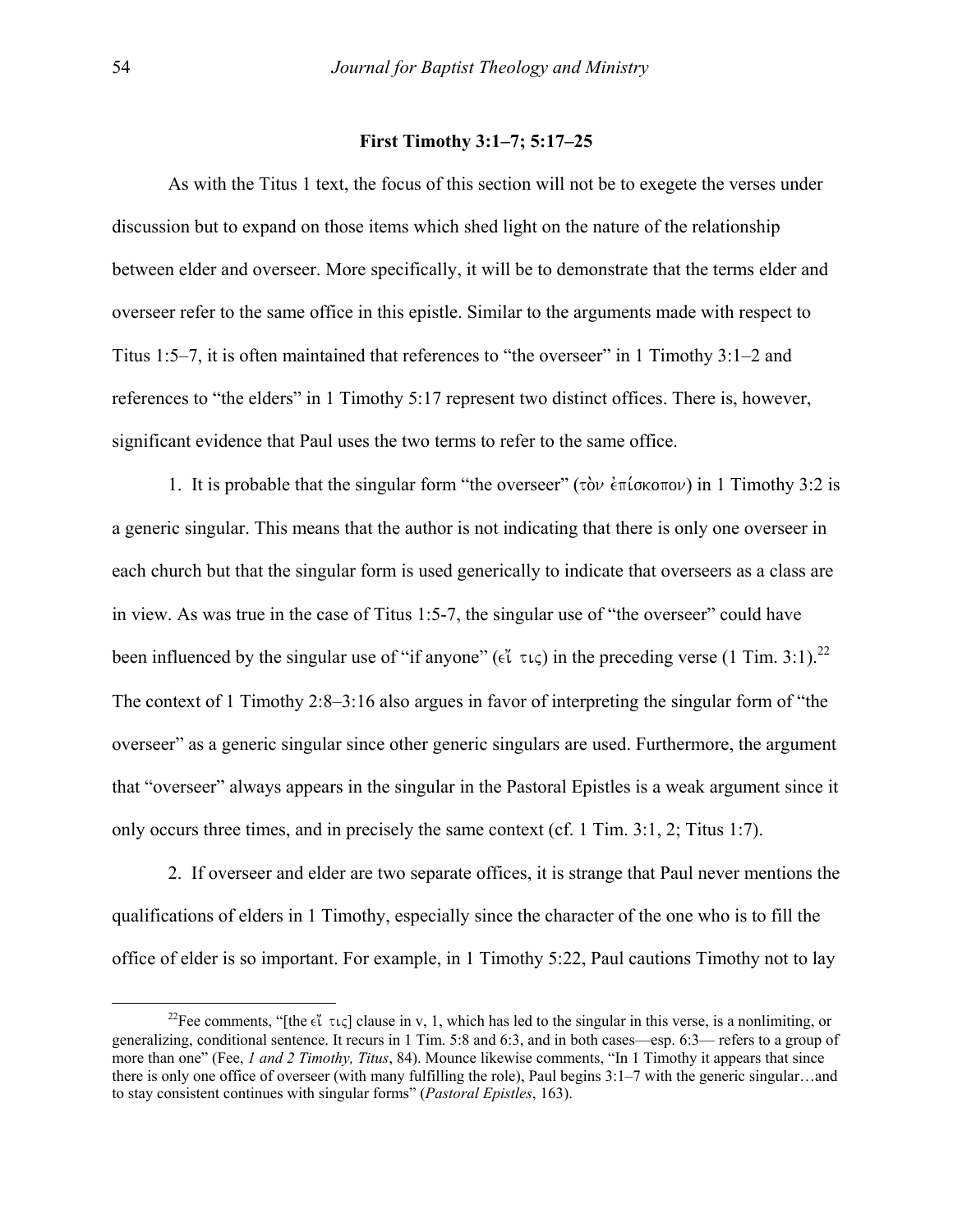hands on (i.e., ordain) anyone to the position of an elder hastily since that position is to be filled only by qualified individuals (cf. 4:14; 2 Tim. 1:6). If elder is a distinct office from overseer, it would seem that qualifications would be clearly stated for such an important position.

 3. Nowhere are the three offices (elder, overseer, and deacon) mentioned together, which suggests that a three-tiered ecclesiastical system is foreign to the Pastoral Epistles.<sup>23</sup> The letters of Ignatius, on the other hand, make a clear distinction between the monarchical bishop and the presbytery. That is, in Ignatius for the first time we see a three-tiered ecclesiastical system with a bishop, a presbytery, and deacons. For example, Ignatius exhorts his readers,

Be eager to do everything in godly harmony, the bishop presiding in the place of God and the presbyters in the place of the council of the apostles and the deacons, who are most dear to me, having been entrusted with the service of Jesus Christ.  $(Magn. 6:1)^{24}$ 

For Ignatius, the overseer is clearly distinct from the council of elders and is the sole head of the city-church.

 4. The fact that qualifications are given and not duties also argues against seeing this epistle in the context of a later, more developed system with a monarchical bishop. The only exception is that the overseer should be "apt to teach." But as Mounce states, "An ability to teach and an exemplary character do not point to developments beyond the Pauline churches."<sup>25</sup> The authority of the overseer is nowhere stressed as it is in later writings. Some would object stating that the authority of the overseer is found in the position represented by "Timothy" (or "Titus").

<span id="page-10-0"></span> $^{23}$ It is also worth noting that the relationship between deacon and overseer is also not clearly delineated, except that the overseers seem to possess a greater authority than the deacons. This conclusion is based on the fact that overseers are mentioned first in 1 Timothy and Philippians 1:1. Yet, nowhere do we read that the deacons are to serve under the overseers as their personal helpers. Nor do we read that one must first serve as a deacon before he can serve as an overseer.

<span id="page-10-1"></span><sup>24</sup>All quotations from Ignatius are from J. B. Lightfoot, J. R. Harmer, and Michael W. Holmes, eds., *The Apostolic Fathers: Greek Text and English Translations of Their Writings*, 2nd ed. (Grand Rapids: Baker, 1992). Also see Ign. *Eph.* 2:2; 4:1; Ign. *Magn.* 2:1; 13:1; Ign. *Trall.* 2:2–3; 7:2; Ign. *Phld.* 4:1; 7:1; Ign. *Smyrn.* 8:1; 12:2; Ign. *Pol.* 6:1.

<span id="page-10-2"></span><sup>25</sup>Mounce, *Pastoral Epistles*, 154.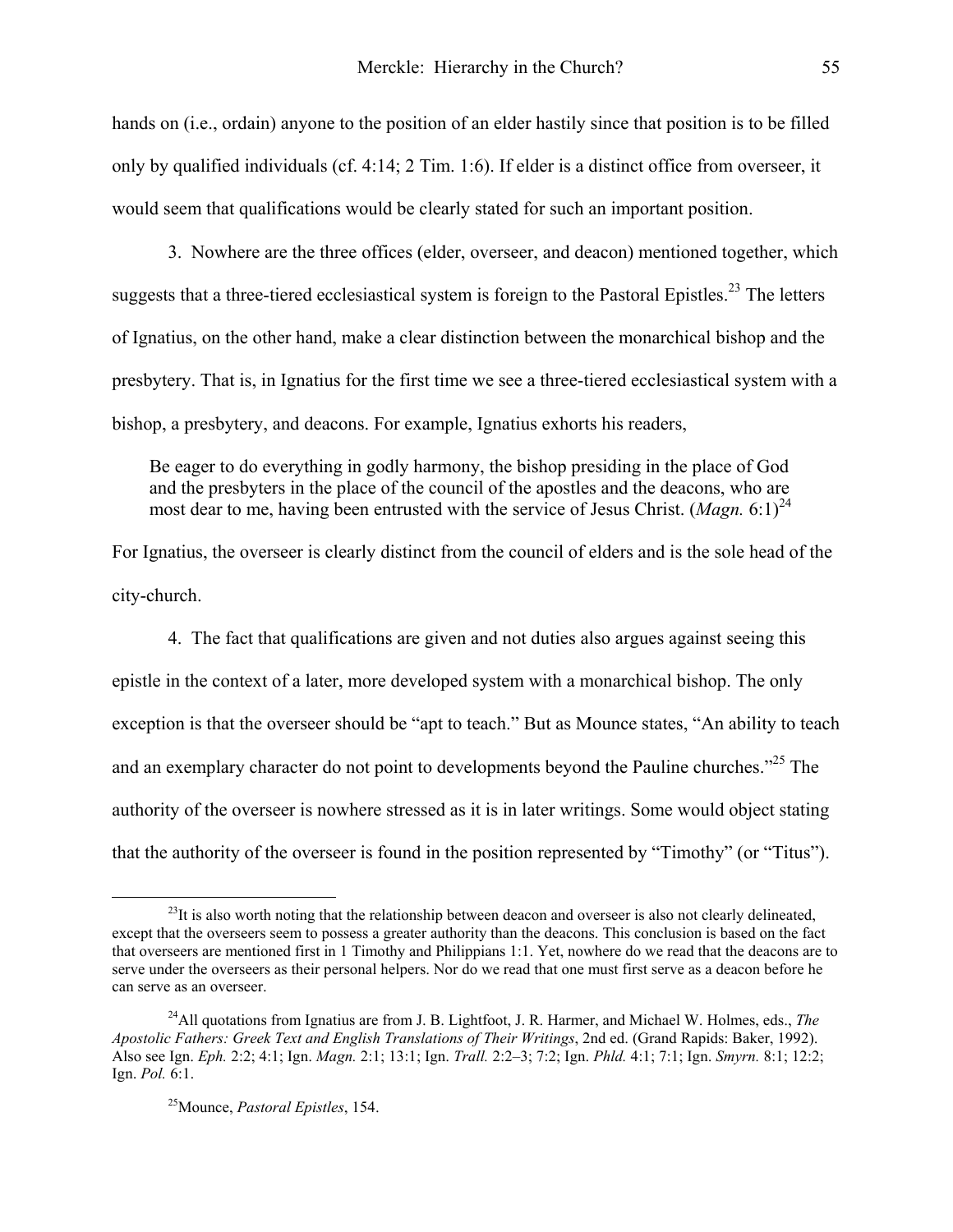All the authority given to "Timothy" is to be seen as the authority given to the monarchical bishop, who is the real recipient of the letter. One argument for this position is that in Titus 1:9 the overseer is expected to be able "to refute" ( $\epsilon \lambda \epsilon \gamma \chi \epsilon \nu$ ) those who contradict. Yet, in 1 Timothy 5:20 "Timothy" is told to "rebuke" ( $\epsilon \lambda \epsilon \gamma \chi \epsilon$ ) those who sin in the presence of all. Since the overseer has the task of rebuking, it is then concluded that the addressee of 1 Timothy is an overseer since he is told to rebuke those who sin.

 The theory that Timothy and Titus actually represent the monarchical bishop is based on a number of questionable assumptions. First, one has to assume that Paul did not author the letters but that a later disciple writes under Paul's name. Second, one has to assume that the author is not writing to Timothy and Titus but is simply using the guise of those names to address the monarchical bishop. Third, one has to assume that the authority given to "Timothy" and "Titus" is actually meant for the monarchical bishop. In the end nothing is as it appears but everything is reinterpreted within a speculative reconstruction—none of which can be proven. It is best to see Timothy and Titus as Paul's apostolic delegates with temporary authority given to them by Paul in order to see that the churches under Paul's authority remain faithful to the gospel of Christ<sup>[26](#page-11-0)</sup>

 Furthermore, in Ignatius, the authority given to the bishop as the sole leader of the church is above that given even to Timothy and Titus. In his letter to the Smyrnaeans, Ignatius writes,

You must all follow the bishop, as Jesus Christ followed the Father….Let no one do anything that has to do with the church without the bishop. Only that Eucharist which is under the authority of the bishop (or whomever he himself designates) is to be considered valid. Wherever the bishop appears, there let the congregation be. . . . It is

<span id="page-11-0"></span><sup>&</sup>lt;sup>26</sup>Mounce rightly states, "Timothy and Titus are never pictured as the bishops of the Ephesian and Cretan churches (neither the title nor the function is ever applied to them). They are apostolic delegates, exercising Paul's authority over the churches, standing outside the formal structure of the church" (ibid., 187). That Paul instructs Timothy and Titus to return to him also demonstrates that they do not possess a permanent ecclesiastical position but are apostolic delegates (2 Tim. 4:9, Titus 3:12).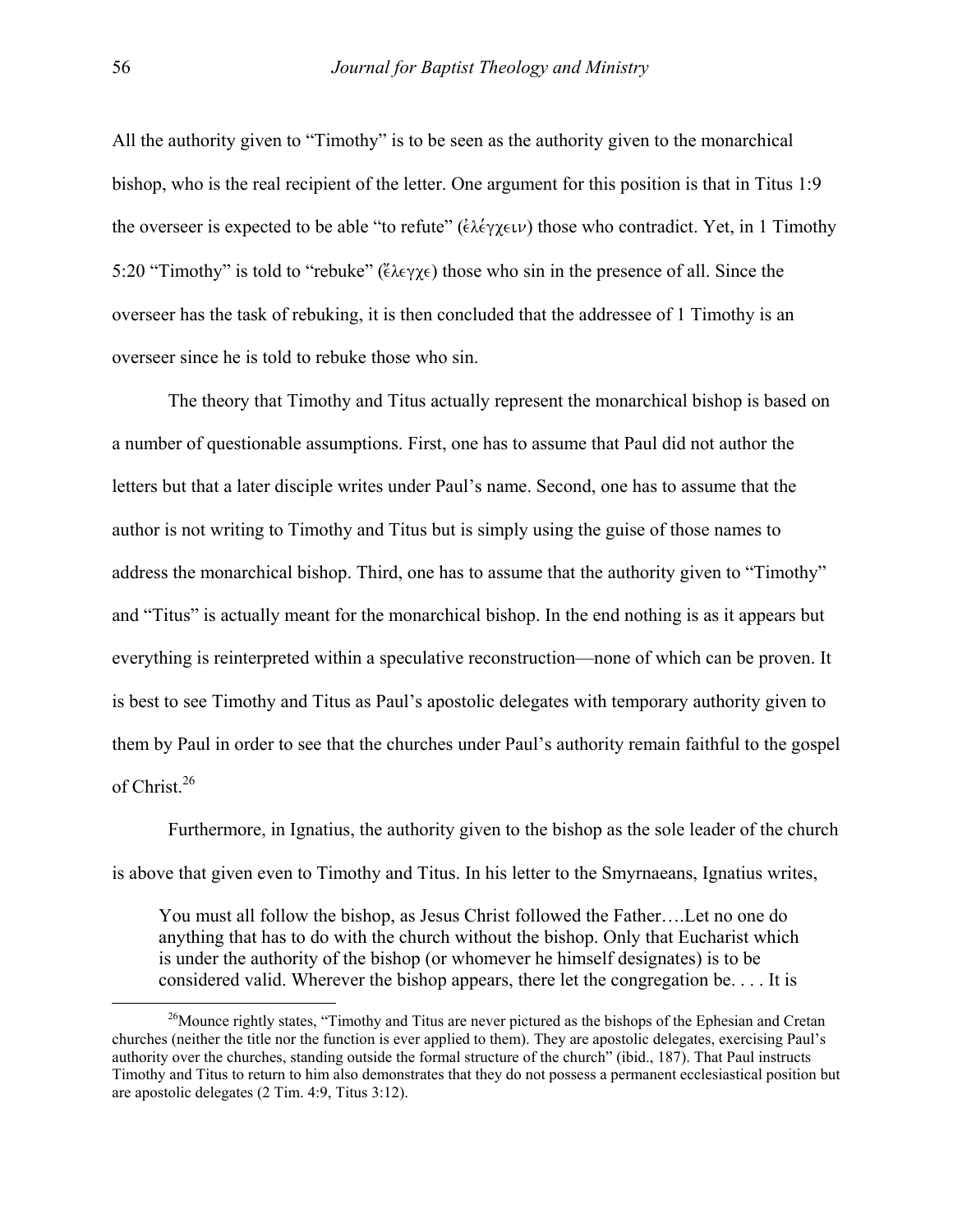not permissible either to baptize or to hold a love feast without the bishop. But whatever he approves is also pleasing to God, in order that everything you do may be trustworthy and valid. . . . It is good to acknowledge God and the bishop. The one who honors the bishop has been honored by God; the one who does anything without the bishop's knowledge serves the devil. (*Smyrn.* 8:1–9:1)

 Elsewhere we read, "For all those who belong to God and Jesus Christ are with the bishop" (*Phil.* 3:2) and that the bishop is to be regarded "as the Lord himself" (*Eph.* 6:1).<sup>[27](#page-12-0)</sup> Nowhere in the Pastorals is obedience to Timothy or Titus equated with obedience to God. The emphasis in the Pastorals is clearly on obedience to the true gospel as taught by Timothy and Titus, not to an office-bearer. After comparing the Pastoral Epistles with Ignatius, Mounce comments, "The similarities are so superficial, and the differences so extreme, that this becomes one of the strongest arguments that the PE are not from the second century and in fact reflect a much earlier stage of the church's institutional development."[28](#page-12-1)

 5. The fact that elders and overseers are said to have the same function in the church (i.e., ruling) also suggests that the two terms refer to the same office. First Timothy 3:4–5 states that an overseer must "rule" ( $\pi \rho o \dot{\tau} \sigma \eta \mu \nu$ ) his own house before he is fit to take care of the church (cf. Rom. 12:8; 1 Thess. 5:12). Likewise, 1 Timothy 5:17 speaks of elders who "rule"  $(\pi \rho o \dot{\rho} \sigma)$  well.<sup>29</sup> Although the latter verse is highly debated, nowhere does it suggest that some of the elders do not rule.

<span id="page-12-0"></span> <sup>27</sup>For the bishop's authority, also see Ign. *Eph.* 2:1–2; 4:1; 5:3; 6:1; Ign. *Magn*. 2:1; 3:1 6:1; Ign. *Trall.* 2:1– 2; 3:1; 13:2; Ign. *Phld.* 3:2; Ign. *Pol.* 6:1.

<span id="page-12-1"></span><sup>28</sup>Mounce, *Pastoral Epistles*, 186. Johnson similarly comments, "The elements of church order found in 1 Timothy and Titus are far closer to that in the undisputed letters of Paul than to the ecclesiastical structure found in the letters of Ignatius of Antioch (*Letters to Paul's Delegates*, 16). Later he adds, "1 Timothy lacks entirely the elaborate theological legitimation found in Ignatius" (ibid., 174).

<span id="page-12-2"></span><sup>29</sup>Quinn and Wacker state that "a *presbyter* is here defined in terms of his *proïstanai*, and this in turn was precisely the term that 1 Tim 3:4–5 used to illustrate the relationship of the *episkopos* to the church" (Jerome D. Quinn and William C. Wacker, *The First and Second Letters to Timothy*, ECC [Grand Rapids: Eerdmans, 2000], 459).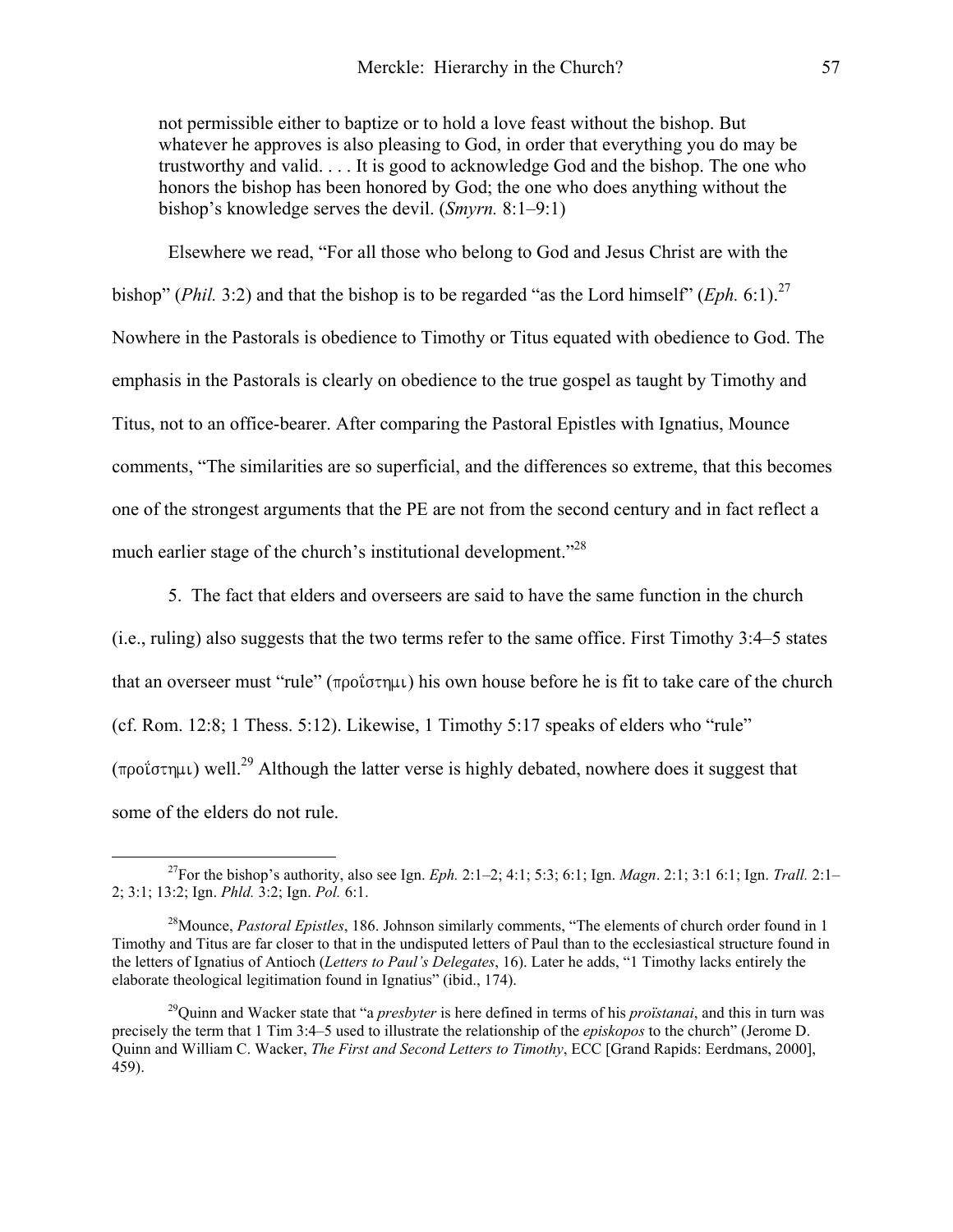<span id="page-13-3"></span> 6. It is argued that since an overseer must be "able to teach" (1 Tim. 3:2; cf. Titus 1:9) and only some elders "work hard at preaching and teaching" (1 Tim. 5:17), this suggests that only those elders who taught were designated with the title "overseer." This interpretation, however, fails to acknowledge that among those who hold the same office, there is likely to be some who are more gifted in particular areas, such as teaching.<sup>30</sup> Also, if 1 Timothy 3:2–7 and Titus 1:7–9 represent preformed traditional codes, "then it is conceivable that requirements related to function were meant to be typical, that is, generally related to the office, but not necessarily to be carried out by every office-holder, at least not in the sense of 1 Tim. 5.17."<sup>31</sup> As a rule every candidate for this office was to have some abilities in teaching.<sup>32</sup>

 Mounce states that the phrase "the elders who rule well" (1 Tim. 5:17) could be interpreted the following ways while still addressing only one office: (a) "While asserting that all elders are able to teach, Paul could have based the division on those currently teaching and those who were not. Perhaps . . . [some] overseers would have had to vary the amount of time spent specifically on teaching because of other responsibilities, and this admonition would address those actively teaching."<sup>33</sup> (b) This phrase "could apply to gifted teachers who were currently leading in other ways (while still allowing for one-on-one teaching, both with the opponents and the other members of the church), and 'laboring hard at preaching and teaching' could apply to

<span id="page-13-0"></span> $30$ Mappes comments, "While all elder-overseer-pastors must be able to teach (1 Tim. 3:2) and exhort and refute with sound doctrine (Titus 1:9), they may not all have the spiritual gifts of teaching and exhorting (Rom. 12:7)" ("New Testament Elder," 174).

<span id="page-13-2"></span><span id="page-13-1"></span><sup>31</sup>Towner, *Goal of Our Instruction*, 226.

<sup>&</sup>lt;sup>32</sup>Dibelius-Conzelmann assert that διδακτικός ("skillful in teaching," 1 Tim. 3:2) "does not prove that the bishop had already assumed, as his regular duty, the office of teaching…but only that some capability in this regard was desired" (*Pastoral Epistles*, 53).

<sup>33</sup>Mounce, *Pastoral Epistles*, 308. This is the position of Kelly, *Pastoral Epistles*, 124–25 and Quinn-Wacker, *First and Second Letters to Timothy*, 459. Quinn-Wacker write, "The point here is that some (and they are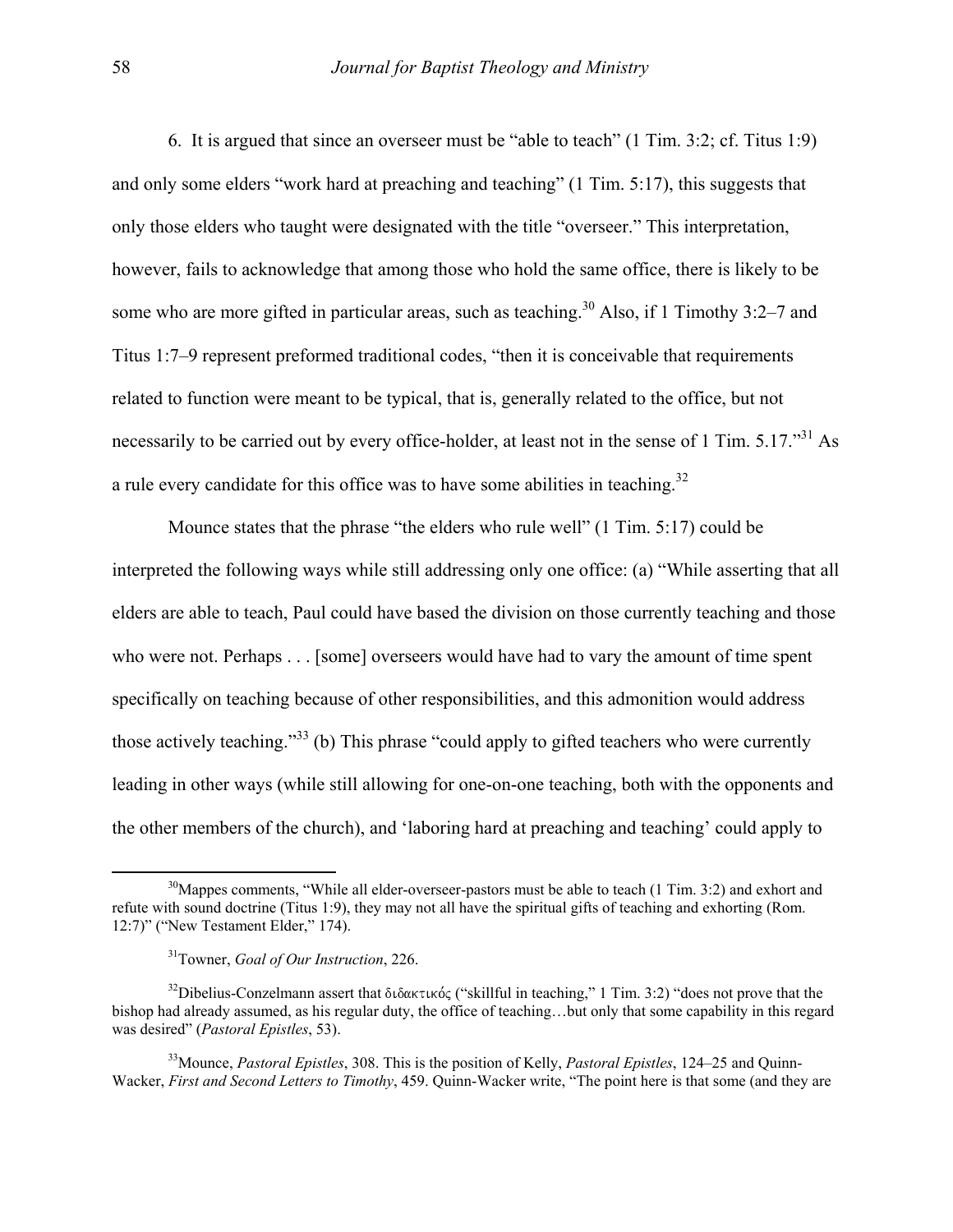those currently teaching the church as a whole."<sup>34</sup> (c) "The division could be based on those who were able to teach and those who were especially gifted to teach, dividing the elders on the basis of ability and giftedness and assuming that the more gifted did more of the corporate instruction."<sup>[35](#page-14-1)</sup>

Furthermore, there is also the possibility of translating the Greek word  $\mu\alpha\lambda\sigma\tau\alpha$  as "namely" or "that is" instead of "especially."<sup>36</sup> The verse would then read, "The elders who rule well are to be considered worthy of double honor, that is, those who work hard at preaching and teaching." In this case Paul is not making a distinction between those who rule well and those who in addition to ruling well also preach and teach. Rather, those who rule well are precisely those who teach and preach (i.e., Paul is stating that the elders rule well *by* their teaching and preaching). This interpretation seems to fit the author's stress on the importance of teaching<sup>37</sup> and a threefold division of elders is hard to imagine.<sup>[38](#page-14-4)</sup>

 $\overline{a}$ 

<span id="page-14-2"></span><sup>36</sup>See Skeat, who convincingly argues that  $\mu\alpha\lambda\sigma\alpha$  is often best translated as "namely" (T. C. Skeat, "'Especially the Parchments': A Note on 2 Timothy IV. 13," *JTS* 30 [1979]: 173–77). Those who follow this interpretation include Marshall, *Pastoral Epistles*, 612; and Towner, *1–2 Timothy & Titus*, 125.

37So Jürgen Roloff, *Der erste Brief an Timotheus*, EKKNT 15 (Zürich: Benzigen; Neukirchen-Vluyn: Neukirchener, 1988), 307.

<span id="page-14-4"></span><span id="page-14-3"></span>38So Meier, "*Presbyteros* in the Pastoral Epistles," 326.

relatively few, one would surmise, because of the doubling of the honorarium) have obviously devoted all their time to this service and have done it well" (ibid.).

<span id="page-14-1"></span><span id="page-14-0"></span><sup>34</sup>Mounce, *Pastoral Epistles*, 308.

<sup>35</sup>Ibid. This is the position of Ernest F. Scott, *The Pastoral Epistles*, MNTC (New York: Harper, 1936), 64– 65; C. K. Barrett, *The Pastoral Epistles in the English Bible* (Oxford: Clarendon, 1963), 79; Mappes, "New Testament Elder," 174; and Knight, who writes, "Although all elders are to be able to teach (1 Tim 3:2) and thus to instruct the people of God and to communicate with those who oppose biblical teaching (Tit 1:9ff.), the 1 Timothy 5:17 passage recognizes that among the elders, all of whom are to be able to teach, there are those so gifted by God with the ability to teach the Word that they are called by God to give their life in such a calling or occupation and deserve therefore to be remunerated for such a calling and occupation" (George W. Knight, "Two Offices [Elders/Bishops and Deacons] and Two Orders of Elders [Preaching/Teaching Elders and Ruling Elders]: A New Testament Study," *Presbyterion* 11 [1985]: 6).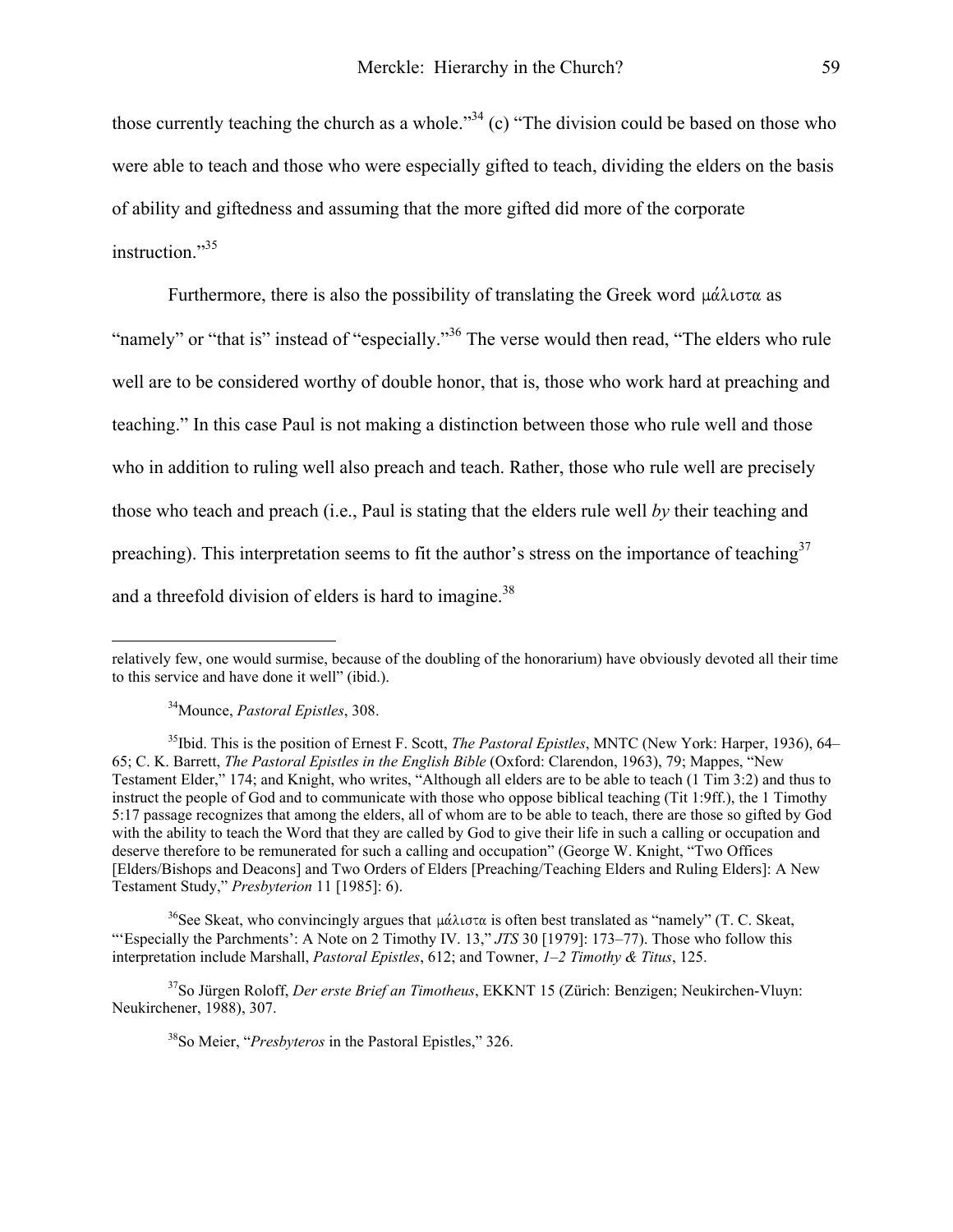Yet, even with this interpretation a distinction can be made between two types of elders. If "ruling well" is defined by "working hard at preaching and teaching," then a distinction can still be made between those who rule well (i.e., preach and teach) and those who do not rule well (i.e., do not preach and teach). For example, Knight states that it is likely that Paul "is speaking of a subgroup of the 'overseers' that consists of those who are *especially* gifted by God to teach, as opposed to other overseers, who must all 'be *able* to teach.'"[39 B](#page-15-0)ut it is also possible that Paul is speaking generally of all the elders and is not intending to distinguish a subgroup.<sup>40</sup> Regardless of how this difficult verse is interpreted, it in no way demands one to see two offices involved. At most, the text indicates a distinction of function within one particular office.

 7. The reason two terms are given for the same office could be explained by the general use of the terms: elder is more a description of character whereas overseer is more a description of function.[41](#page-15-2) It appears that originally various congregations preferred one term over the other. The Jewish congregations apparently favored the term elder, whereas the Gentile congregations favored the term overseer. Over time these two terms came to be used in the same congregations and could be used interchangeably since they referred to the leaders of the congregation. It is likely that both terms remained due to the important connotations each term carried. The term elder conveyed the idea of a wise, mature leader who was honored and respected by those of the community. The term overseer spoke more to the work of the individual whose duty it was to

<span id="page-15-0"></span><sup>39</sup>Knight, *Pastoral Epistles*, 233.

<span id="page-15-2"></span><span id="page-15-1"></span><sup>40</sup>So Towner, *1–2 Timothy & Titus*, 125.

<sup>&</sup>lt;sup>41</sup>Schaff states that "the terms PRESBYTER (or Elder) and BISHOP (or Overseer, Superintendent) denote in the New Testament one and the same office, with this difference…that the one signifies the dignity, the other the duty" (Philip Schaff, *History of the Christian Church*, vol. 1, *Apostolic Christianity*, 3rd rev. ed. [Peabody, MA: Hendrickson, 1996; originally published in 1858], 491–92). Barrett states, "It is broadly speaking true that the one designation describes ministers from a sociological, the other from a theological angle" (C. K. Barrett, *A Critical and Exegetical Commentary on the Acts*, ICC [Edinburgh: T&T Clark, 1998], 2:975). Even Campbell can write, "Πρεσβύτερος . . . connoted the *character* of those who thus served as overseers" (*Elders*, 259).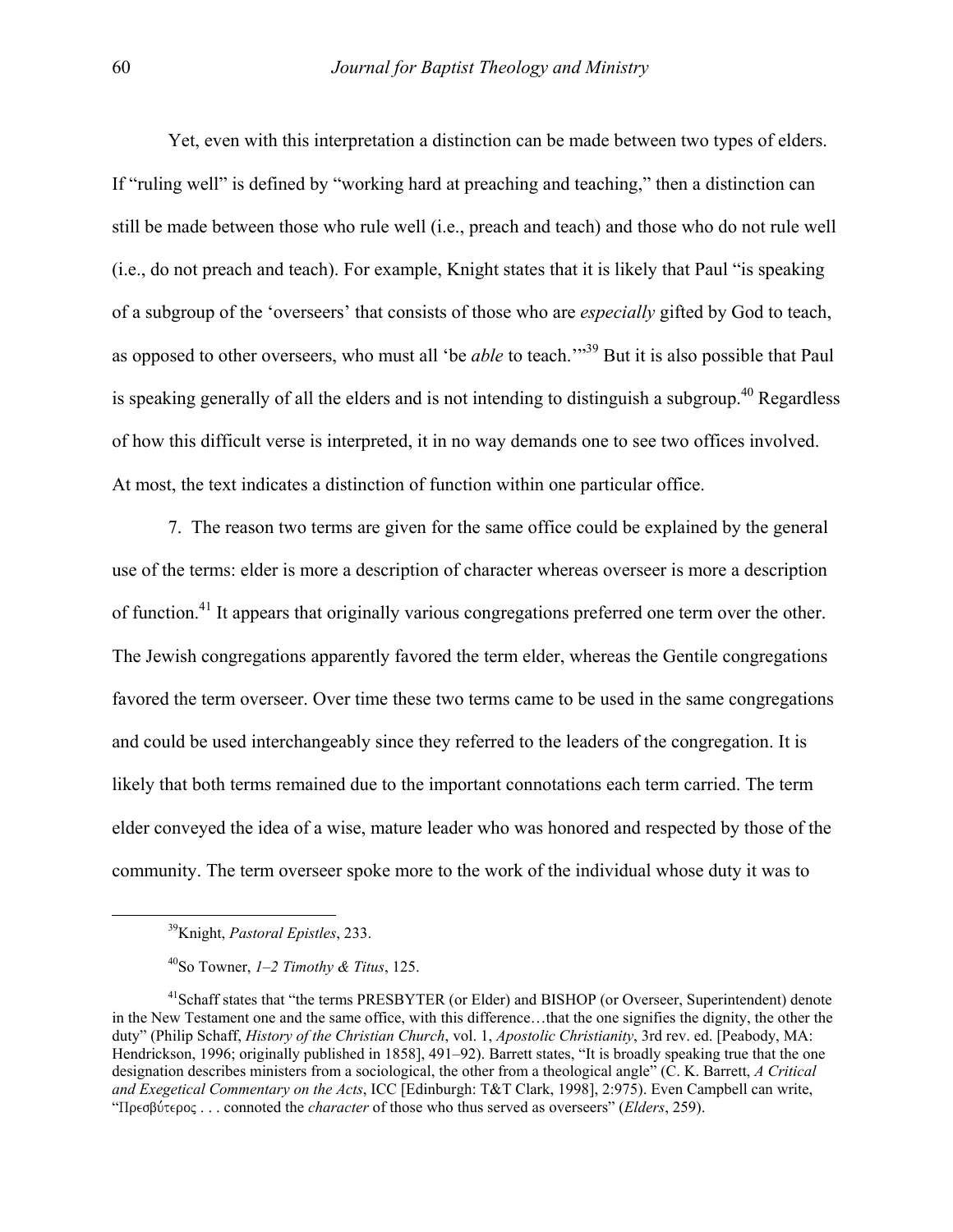provide "oversight" to the congregation. The term conveyed the idea of protection and supervision over those under their care.

## **Conclusion**

 This article has sought to demonstrate that the terms elder and overseer represent the same office in the Pastoral Epistles. If this analysis in indeed accurate, then some conclusions can be made.

 First, the church should be governed by only two types of officers: elders/overseers and deacons. Almost all scholars agree that a three-tiered ecclesiastical system (overseer, elder, and deacon) is a later development and therefore foreign to the New Testament documents. There is simply not enough evidence to maintain a distinction between the terms elder and overseer. Although it must be admitted that the New Testament does not present a universal church government since development differed from time and place, it is clear that by the time of the Pastoral Epistles were written there were only two church offices.

 Second, the church should be led by a plurality of elders/overseers. In every case that the term "elders" is used in the New Testament it is found in the plural (except in 1 Tim. 5:19). This strongly suggests that the New Testament church was governed by a group of qualified leaders and not by one individual. The local church should not be structured in such a way that one leader has sole authority within the church. The model of Scripture is that a group of qualified leaders are needed which provides accountability, balance, and the sharing of responsibilities.

 Finally, the elders/overseers should be viewed as equal in status. If our interpretation of 1 Timothy 5:17 is correct, then this text does not teach two different kinds of elders (known in some circles as teaching elders and ruling elders). Rather, what is in view is a distinction between those who did not have as much *time* as others and therefore only some were "working